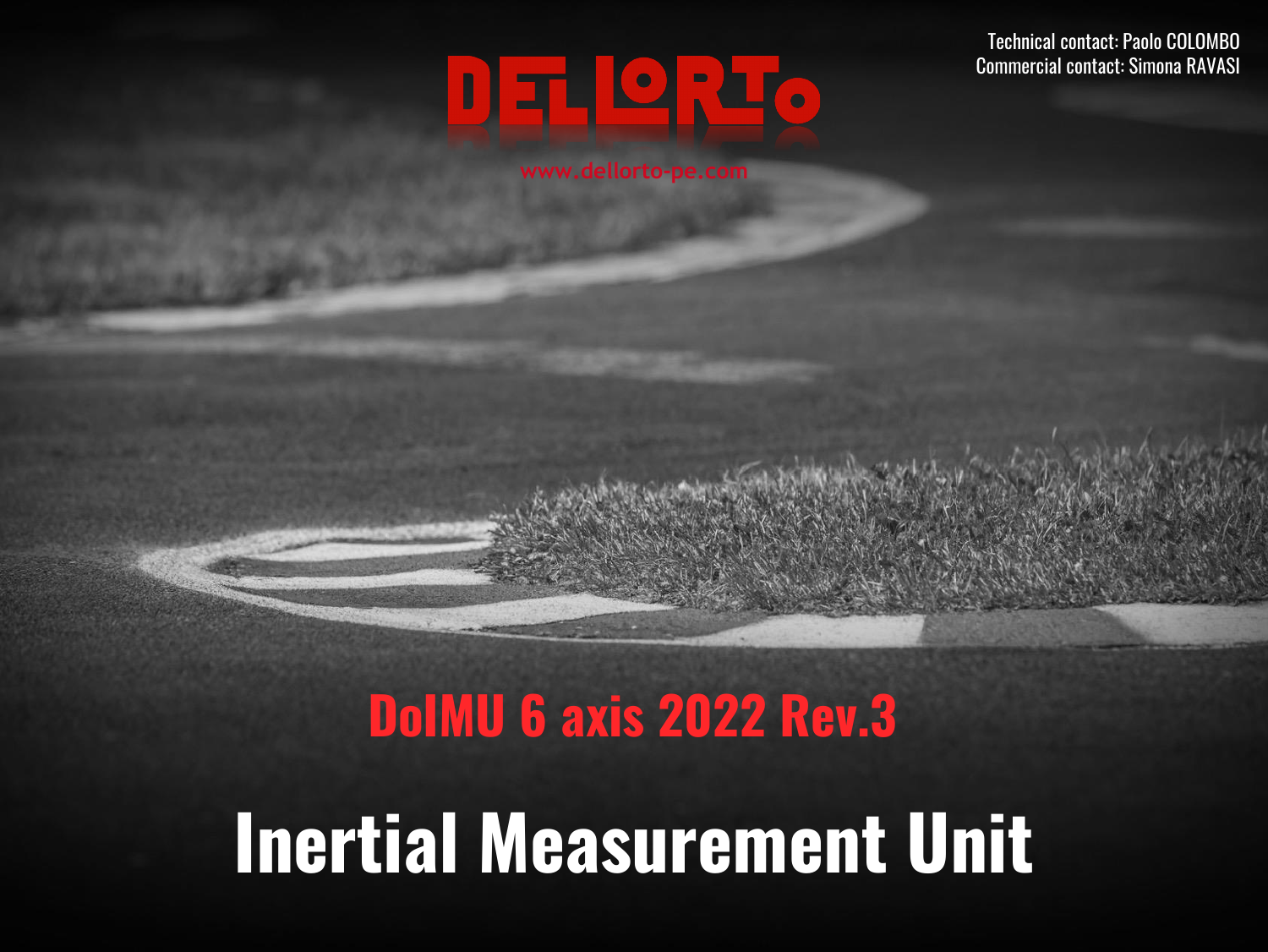

#### **INTRODUCTION**

For the **2022 season**, the current 5 axis IMU production will be discontinued and a new 6 axis IMU will be introduced. Sensor packaging and electric interfaces will remain same as the old 5axis.

Based on IMU values, the ECU algorithm determine precisely the effective value of lean angle while cornering. The combination of rotational and lineal acceleration sensors gives highly precise signal output set, giving the real Moto3 vehicle dynamics.

The DoIMU 6 axis is the combination of 3 linear and 3 rotational accelerometers. The sensor features a specific, high speed CAN-signal output. Moto3 and MotoE sensor has diffent CAN speed, due to different system architectures.

The sensor includes MEMS measuring elements connected to a specific integrated circuit. A rotational acceleration of sensor elements changes the internal capacity of the micro machined sensing parts. In addition, sensor element is used to measure the vehicle linear acceleration in all 3 axis.

DoIMU is designed to operate only in combination with the new Do POWER 1 ECU as well as the old DoPE 3.0. The Do POWER 1 ECU allows more degree of freedom regarding the IMU positioning.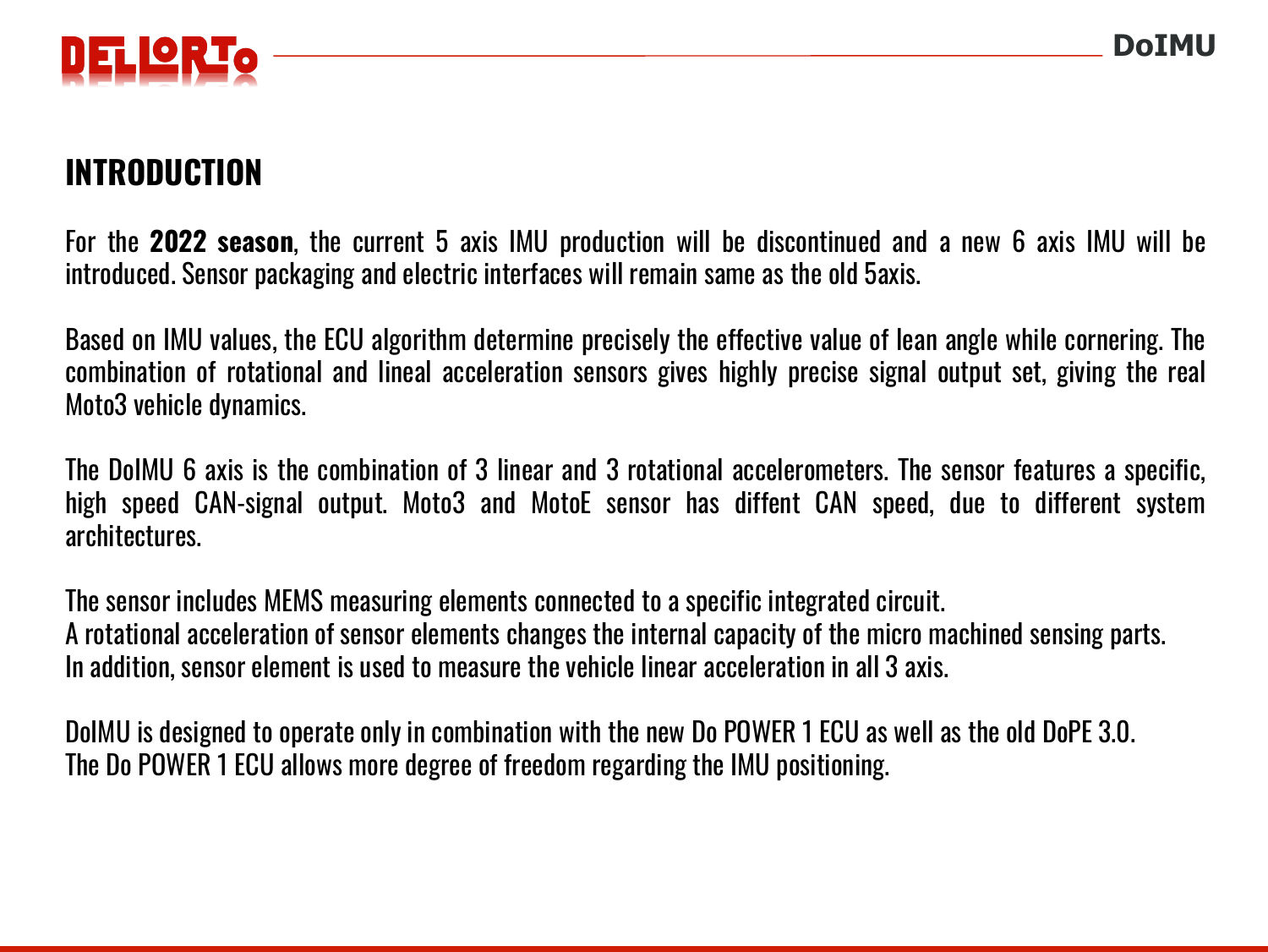

#### **Main Characteristric**

**Measuring range** roll rate / yaw rate / pitch rate  $\pm 163^{\circ}/s$  $X, Y$  and Z acceleration $\pm$ 4.2 g



#### **Mechanical Data**

Weight 35 g Size 80 x 56 x 21 mm

**Electrical Data**

Power supply 7 to 18 V Max input current 90 mA

**Operating temperatures**

Operating temperature range -20 to 85°C

**IMU connector pin-out:**

Pin 1 Gnd Pin 2 CANL Pin 3 CANH Pin 4 VBat

**Mating connector:**  F 02U B00 435-01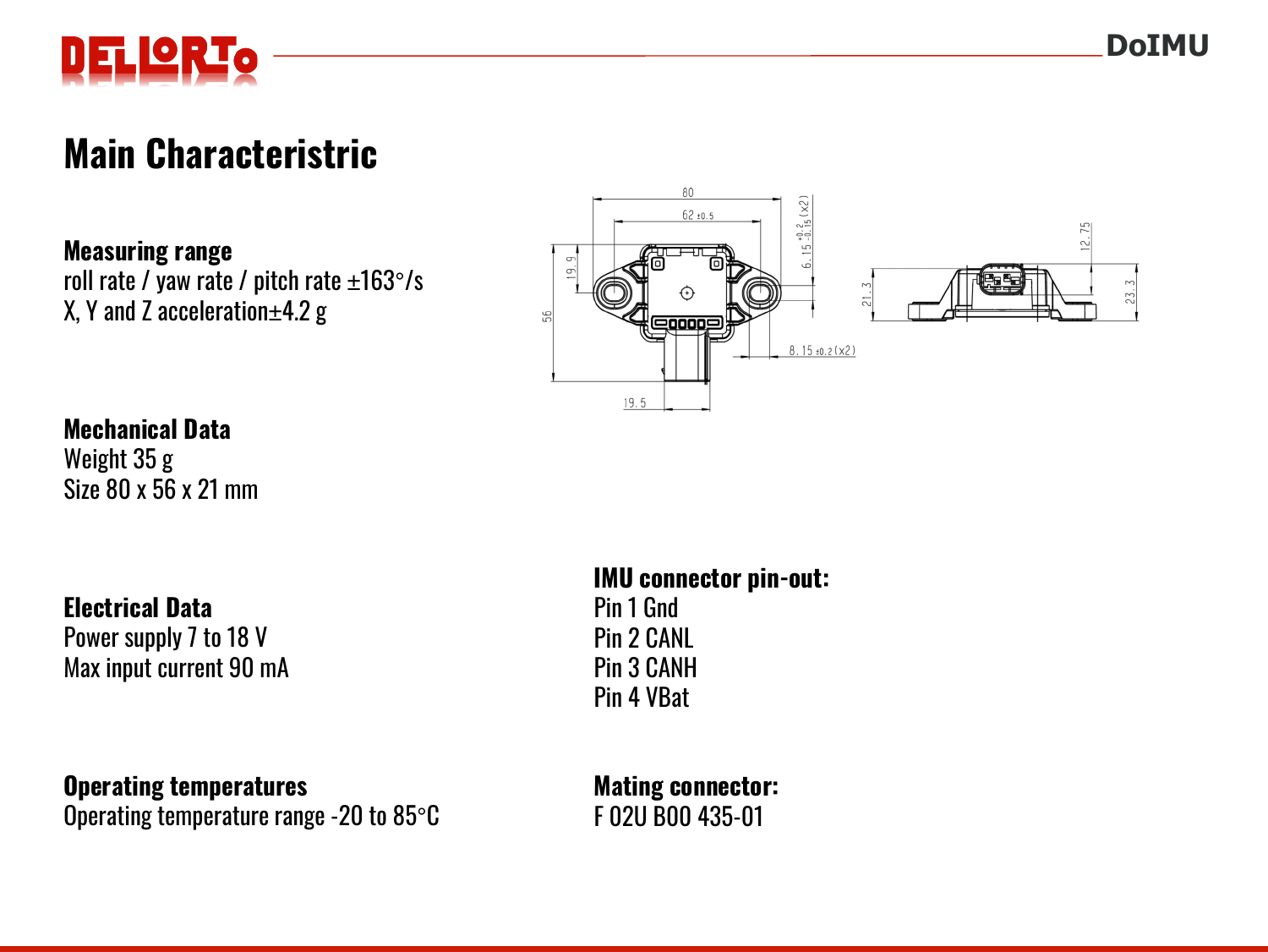

## **Using instructions for Do POWER 1 & DoPE 3.0**

Dellorto IMU has to be connected to ECU CAN bus. Voltage supply is recommended under main switch. Bike reference system:

- · +X points to the front of the bike
- · +Y points to the right side of the bike
- · +Z points to the ground

ECU provides an estimation of

- IMU\_ROLL : lean angle [deg] positive in right turn
- IMU\_PITCH: pitch angle [deg] positive in wheelie direction
- IMU\_YAW: yaw angle [deg]

The following image shows the IMU axes orientation. The gyrometers follows right hand rule.



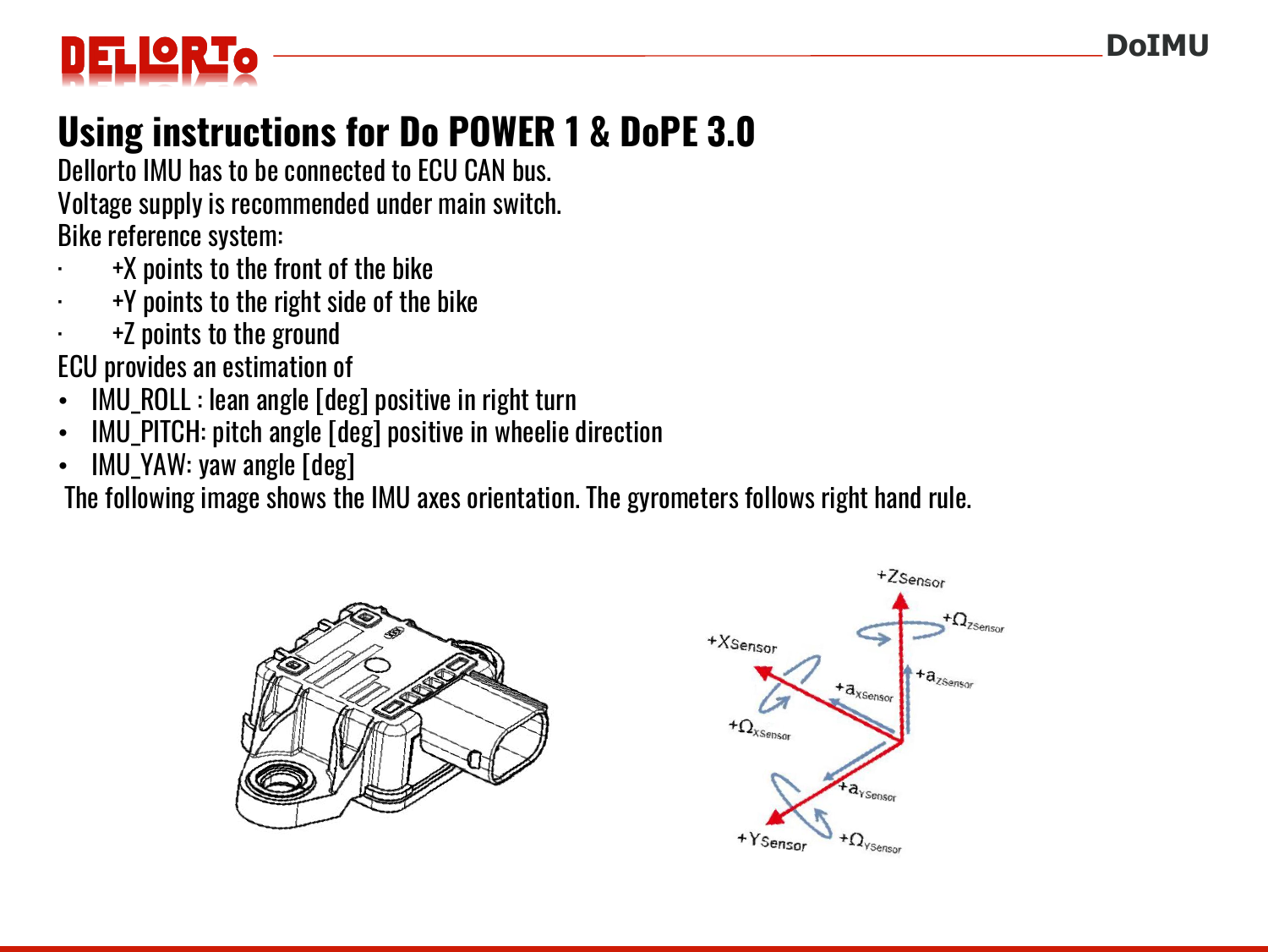

## **Wiring Harness**

Inside the IMU housing a lower air pressure might occur due to ambient temperature changes. In this case the IMU is ventilated via the wiring harness. It has to be ensured, that water is not soaked through the wiring harness ends into the connector. Wiring ends potentially exposed to water spray or rain must be protected, such that water cannot penetrate into the wiring harness. Dellorto recommends the sealing of these wire ends. Proper function of the IMU can only be guaranteed, if the specified mating connector is properly assembled. All 4-wire seals have to be in place. With an unsealed connector, the IMU will be not waterproof. IMU must not be connected / disconnected when supply voltage applied.

### **Mounting Location**

Dellorto suggest to mount the sensor close to the vehicle center of gravity and align the sensor coordinate system to the vehicle coordinate system.

Vehicle vibration with high amplitudes (>20g) and in a critical frequency range (200Hz to 3kHz) must be avoided at the mounting location. This secondary acceleration may lead to malfunction or deviations in the sensor output signals. Metal contact between bushing and mounting surface is recommended. Carbon fiber reinforced materials and magnesium alloys must be avoided as contact material of the stainless steel bushings of the sensor, as it might result in extended corrosion and cracks in the housing of the IMU.

M6 screws tightening torque is 6Nm +2/-1 Nm. Flattness of mounting surface must be within 0,2mm. Bushing surface must contact the chassis completely. No other contact then the bushing surface is allowed.

Proper mounting is within user responsibility. IMU has to be handled with care, if it drops during mounting it may result in damage.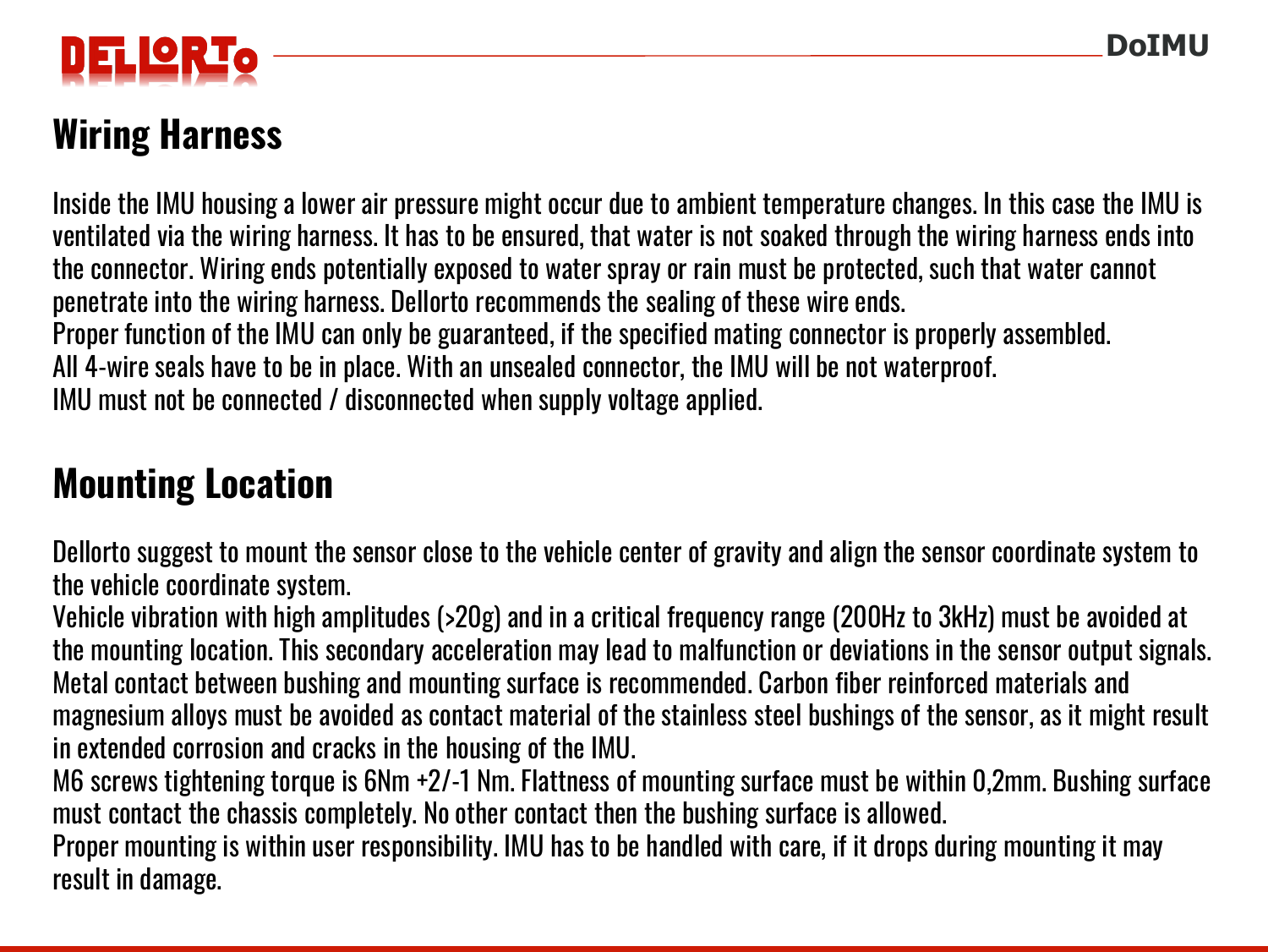

## **Settings for Do POWER 1 ECU**

The new Do POWER1 ECU allows IMU 6-axis freedom of orientation.

When combined with the Do POWER1 ECU, the IMU can be mounted in every position, except upwards connector.

The IMU should be preferably installed close to the center of gravity or center plan of the bike.

The IMU\_FIXING parameters x, y, z must be filled with the three rotation around the IMU axes to bring the IMU axis to the bike axis (by starting from IMU mounting position). Angles are expressed in deg [-180, +180°].

Starting from the IMU mounting the IMU\_FIXING contains the three rotation on IMU axes needed to have the IMU axis pointing the bike axis. **The rotation order has to be z, y, x order, with right hand rule for rotation direction.**

By using the above fixing calibration the following data acq channels are described as follows: •IMU\_ACC\_X(/Y/Z) [g] inertial acceleration (an axis pointing to ground measures -1g) is coming from IMU measurement but referred to **bike reference system**.

•IMU\_GYR\_X(/Y/Z) [deg/s] is coming from IMU measurement (positive: right hand rule) but referred to **bike reference system.**

Pitch angle estimation comes from suspension measurement. With a simplification of the geometry of the bike, the chassis pitch angle is computed as below:

IMU\_PITCH = SUSP\_F \* PITCH\_FRONT + SUSP\_R \* PITCH\_REAR

For this purpose, PITCH\_FRONT and PITCH\_REAR gains in deg/mm shall be set properly, according to the bike chassis characteristic.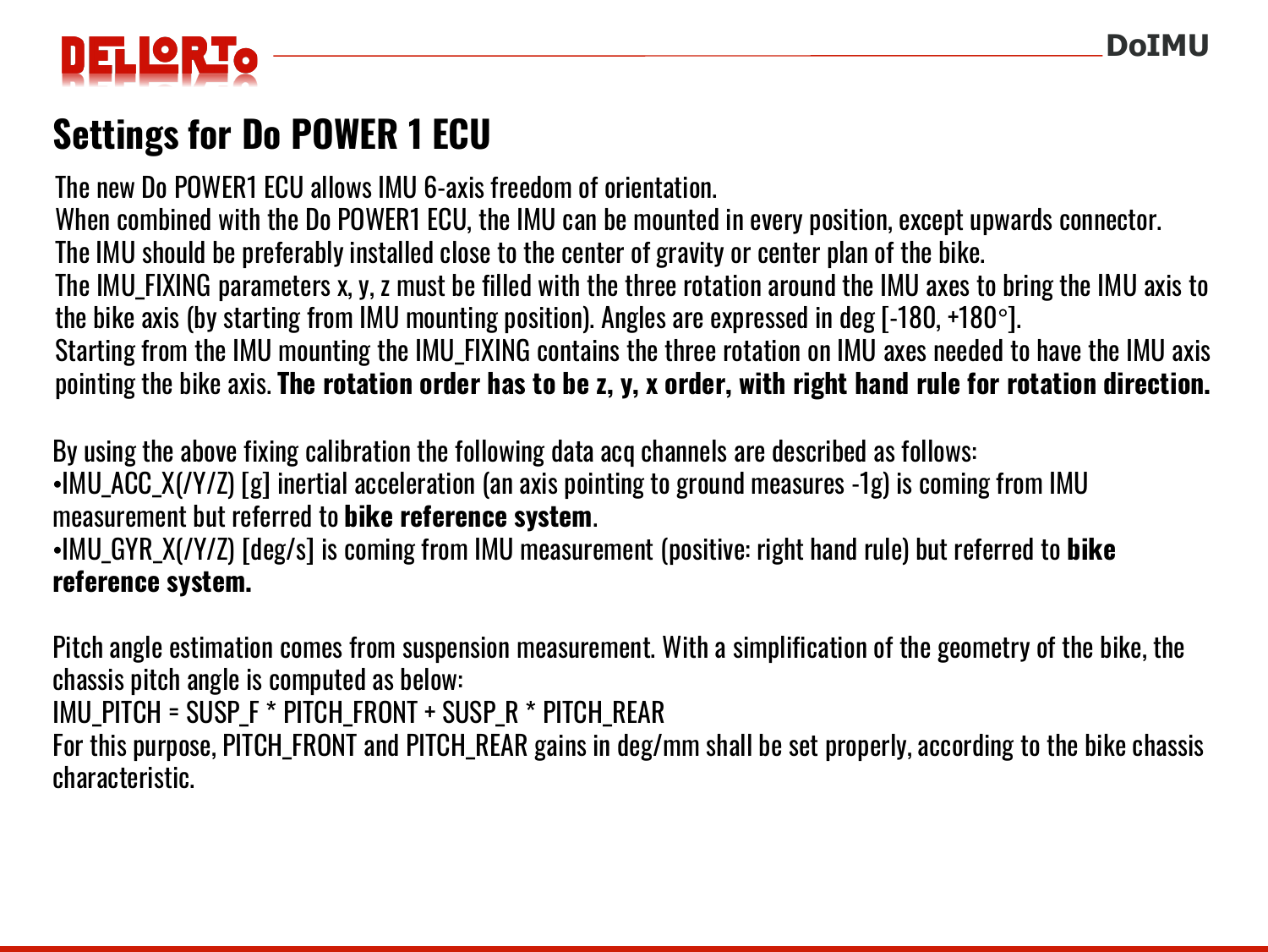

## **Settings for DoPE 3.0 ECU**

Do IMU 6-axis works also with the old DoPE 3.0 ECU, like the previous 5-axis IMU. To properly estimate the bike roll (lean) angle and for pitch angle estimation a gyrometer axis has to be placed on longitudinal bike axis. The other one has to be placed on transversal bike axis. Please refer to below table.

#### IMU calibrations description table (1/3)

| <b>Parameter name</b> | <b>Unit</b> | <b>Description</b>                                                                                                                                                                                             | Range             | <b>Example</b> |
|-----------------------|-------------|----------------------------------------------------------------------------------------------------------------------------------------------------------------------------------------------------------------|-------------------|----------------|
| <b>IMU_FIXING</b>     | deg         | Starting from IMU mounting it contains the three rotation on IMU axes to bring the IMU axis pointing<br>the bike axis. The rotation order has to be z, y, x order with right hand rule for rotation direction. | $-180,$<br>$+180$ |                |
|                       |             | A. <b>IMU</b> mounted with connector pointing rear and marked area facing right:                                                                                                                               |                   |                |
|                       |             | $X$ bike = $+X$ IMU                                                                                                                                                                                            |                   | [+90]          |
|                       |             | Y bike = $+Z$ IMU                                                                                                                                                                                              |                   | 0              |
|                       |             | $Z$ bike = -Y IMU                                                                                                                                                                                              |                   | 0              |
|                       |             | Only a positive rotation of 90 degrees on X IMU axis is needed to virtually rotate the IMU to have IMU<br>axes coincident to bike axes.                                                                        |                   |                |
|                       |             | B. <b>IMU</b> mounted with connector pointing right and marked area facing front:                                                                                                                              |                   |                |
|                       |             | $X$ bike = +Z IMU                                                                                                                                                                                              |                   | [+90]<br>-90   |
|                       |             | $Y$ bike = $-X$ IMU                                                                                                                                                                                            |                   | $\bf{0}$       |
|                       |             | $Z$ bike = -Y IMU                                                                                                                                                                                              |                   |                |
|                       |             | A negative 90 deg rotation of IMU on its Y axis followed by a positive rotation of 90 deg on X IMU axis<br>virtually rotates the IMU to bike axes.                                                             |                   |                |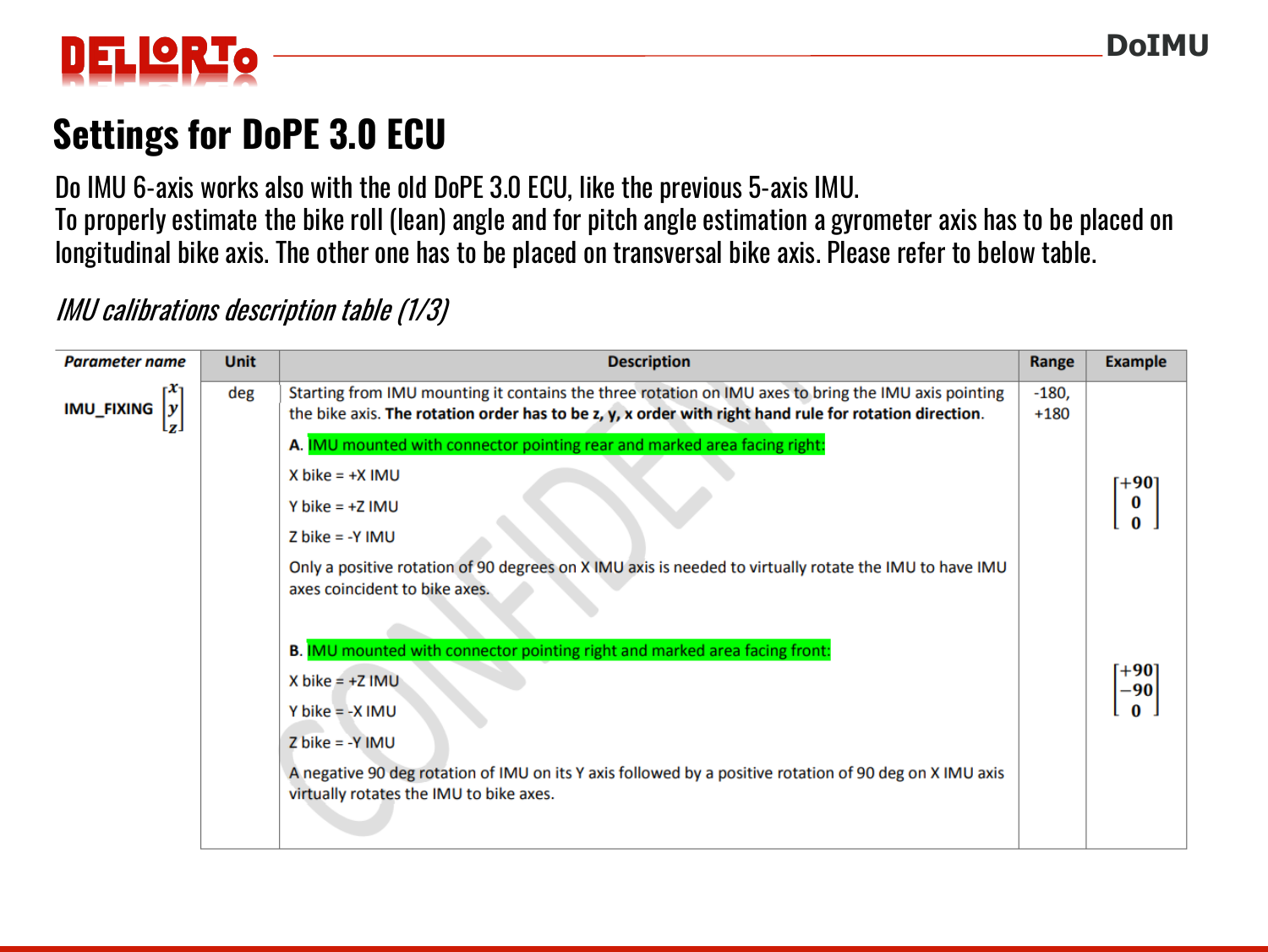## DELLORIO

#### IMU calibrations description table (2/3)

| C. IMU mounted with connector pointing rear and marked area facing left:<br>$X$ bike = $+X$ IMU                                           | –90]                       |
|-------------------------------------------------------------------------------------------------------------------------------------------|----------------------------|
| Y bike = $-Z$ IMU                                                                                                                         | $\bf{0}$                   |
| $Z$ bike = $+Y$ IMU                                                                                                                       |                            |
|                                                                                                                                           |                            |
| D. IMU mounted with connector pointing right and marked area facing rear                                                                  |                            |
| $X$ bike = -Z IMU                                                                                                                         | -90                        |
| Y bike = $-X$ IMU                                                                                                                         | $+90$                      |
| $Z$ bike = $+Y$ IMU                                                                                                                       |                            |
| E. IMU mounted with connector pointing left and marked area facing rear:<br>$X$ bike = -Z IMU<br>$Y$ bike = $+X$ IMU<br>$Z$ bike = -Y IMU | ั+90⊺<br>$+90$<br>$\bf{0}$ |
| F. IMU mounted with connector pointing left and marked area facing front                                                                  |                            |
| $X$ bike = +Z IMU                                                                                                                         | -90                        |
| Y bike = $+X$ IMU                                                                                                                         | 90                         |
| $Z$ bike = $+Y$ IMU                                                                                                                       | $\bf{0}$                   |
|                                                                                                                                           |                            |
|                                                                                                                                           |                            |
|                                                                                                                                           |                            |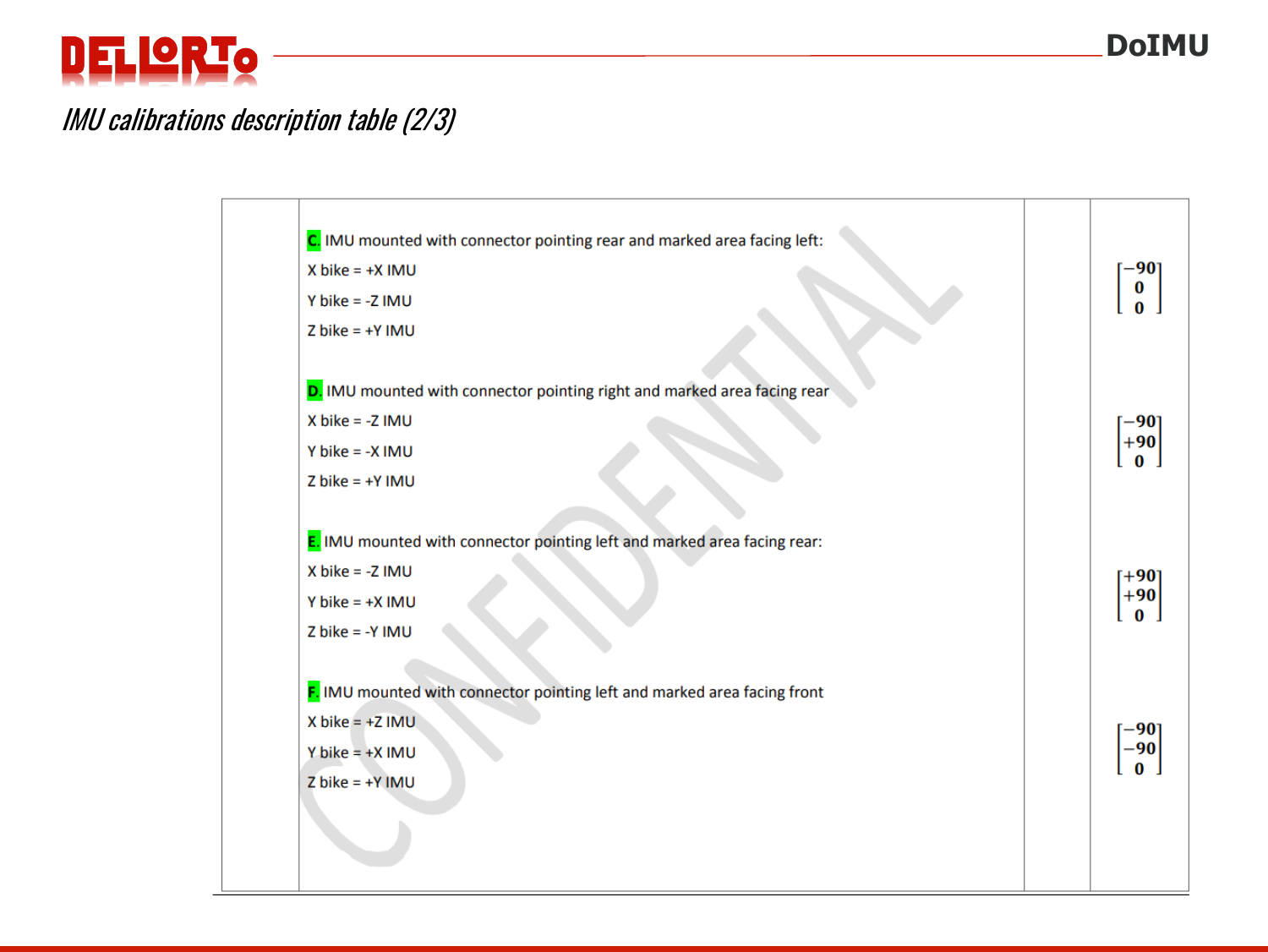## DEL LORTO

#### IMU calibrations description table (3/3)

|             |        | G. IMU mounted with connector pointing front and marked area facing right:<br>$X$ bike = $-X$ IMU<br>Y bike = $+Z$ IMU<br>$Z$ bike = $+Y$ IMU | [+90]<br>0<br>180 |
|-------------|--------|-----------------------------------------------------------------------------------------------------------------------------------------------|-------------------|
|             |        | H. IMU mounted with connector pointing front and marked area facing left<br>$X$ bike = $-X$ IMU<br>Y bike = $-Z$ IMU<br>$Z$ bike = -Y IMU     | -901<br>0<br>180. |
| PITCH_FRONT | deg/mm | Gain to estimate pitch angle from front suspension                                                                                            | $-0.04$           |
| PITCH_REAR  | deg/mm | Gain to estimate pitch angle from rear suspension                                                                                             | $+0.08$           |